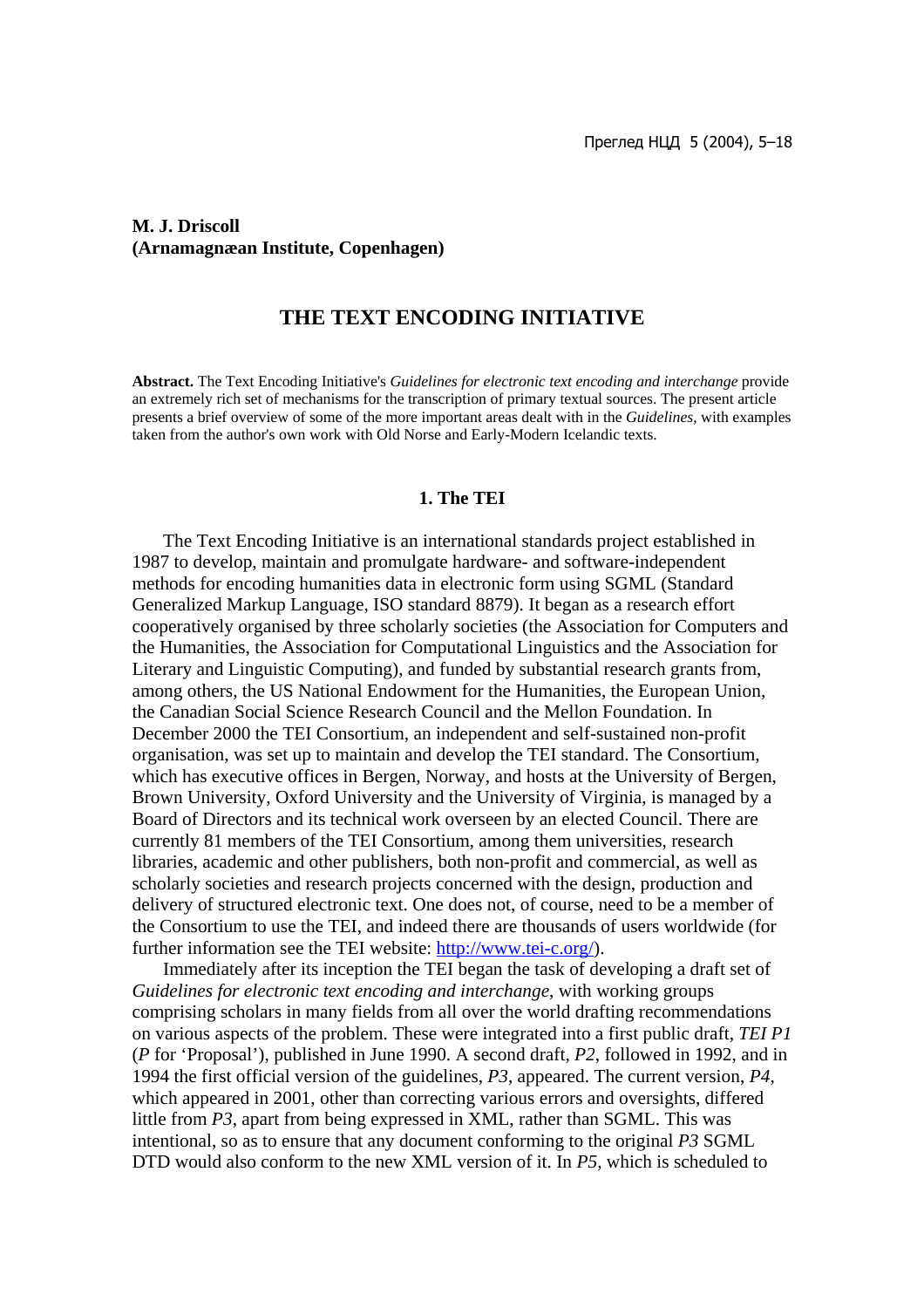appear in the beginning of 2005, this will not be the case. Several existing chapters in the *Guidelines* will be dropped and several new ones added and the whole will undergo  $\frac{1}{x}$  is undergoing  $\frac{1}{x}$  a thorough revision. The major structural change will be the move from DTDs to XML schema language (Relax NG).

One of the strengths of the TEI encoding scheme is that it is modular, comprising a number of different tag sets which can be used in a variety of combinations, according to the needs of the encoder and nature of the material being encoded. There are core and header tag sets, the former defining elements which may be said to be universal, i.e. not specific to particular types of texts, and the latter elements which allow for the provision of documentary and bibliographic information about the electronic text itself (metadata). In addition to these there are tag sets to be used with texts of a specific type, such as prose, verse, drama, transcriptions of spoken material, dictionaries and terminological data, as well as a number of additional tag sets which are designed for use with particular types of processing or research, for example for the transcription of primary sources and for textual criticism. In this way the encoder can tailor the system to his or her individual needs, selecting from the very large number of elements available those which are most relevant to the material to be encoded.

### **2. The overall structure of a TEI document**

All TEI conformant documents must contain two elements, a header, tagged <teiHeader>, in which, as was mentioned, metadata, information about the electronic document, is provided, and the text itself, tagged <text>, within which there is a  $\langle \text{body}\rangle$  element, which contains the bulk of the text, as well as optional <front> and <back> elements for, respectively, any prefatory matter, such as title pages, prefaces, dedications etc., and back matter, such as appendices, indices and so on. What elements comprise the <body> will be determined to a large extent by the nature of the material.

A lengthy prose work such as a novel or saga will usually be divided into chapters, each generally with its own title; these may be further divided into sections, possibly also with titles, and each consisting of a number of paragraphs. These can be marked up as shown here, using nested <div> elements for the various divisions, with a **type** attribute to indicate the nature, and an **n** attribute to show the number, of each; paragraphs, finally, are tagged using  $\langle p \rangle$ :

```
<body>
```

```
 <head><!-- title of work--></head>
 <div type="chapter" n="1">
   <head><!-- title of chapter--></head>
   <div type="section" n="1">
    <p><p><p><p><p>\langle \cdot | -- etc. -- \rangle\langle div\rangle <div type="section" n="2">
    <p><p><p>-p><p><p>\leftarrow :-- etc. -->
```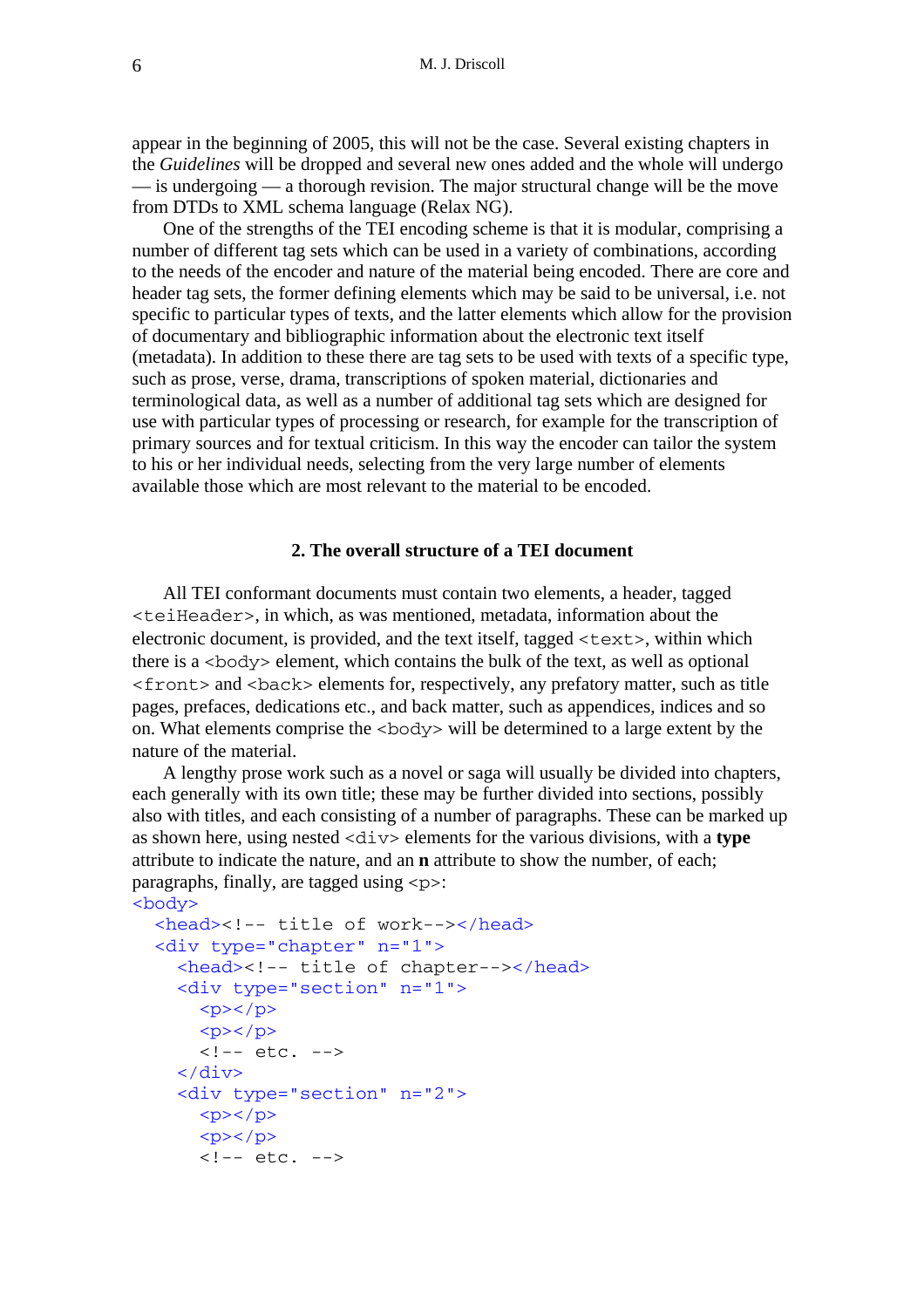```
\langlediv\rangle\left\langle -\right\rangle = - \left\langle -\right\rangle </div>
    \langle !-- etc. -->
</body>
```
A lengthy work in verse will similarly normally consist of several cantos or fits, each containing a number of stanzas, each made up of a number of lines. These can be marked up as follows, using  $\langle \log \rangle$  for 'line-group', i.e. a group of lines functioning as a formal unit, again with a **type** attribute to identify the type of unit, e.g. 'stanza' or 'couplet', and  $\langle 1 \rangle$  for 'lines'.

```
<body>
   <head><!-- title of work--></head>
   <div type="canto" n="1">
     <head><!-- title of canto--></head>
     <lg type="stanza" n="1">
       <1><1><1><1>\langle!-- etc. -->
    \langle / \log <lg type="stanza" n="2">
       <1><1><1><1>\langle !-- etc. -->
    \langle / \frac{1}{9}\leftarrow :-- etc. -->
   </div>
  \langle !-- etc. -->
</body>
```
Regardless of the type of text, there will be two separate structural hierarchies: that of the work, i.e. its division into chapters and sections or fits and stanzas, as we have seen, and that of the physical object carrying the text of the work, i.e. the arrangement or layout of the text on the page. In medieval manuscripts and many early printed books, there is rarely any connection between these two: a new chapter will not necessarily begin on a new page — except by accident — and poetry was generally written out like prose. Both of these hierchies need ideally to be encoded, even in the most basic of transcriptions. In order to represent the former, the TEI recommends the markup shown above, where <div> elements are used for the largest structural divisions and then either further  $\langle \text{div} \rangle$  elements for smaller divisions in prose texts and  $\langle p \rangle$  for paragraphs within these divisions or  $\langle 1g \rangle$  and  $\langle 1 \rangle$  for verse texts. For the structure of the physical document, it is recommended that empty 'milestone' elements be used,  $\langle pb \rangle$ ,  $\langle cb \rangle$  and  $\langle lb \rangle$ , for page-, column- and line-boundaries respectively, which, like all TEI elements, can also be numbered and provided with an **id** for identification and linking. (Note that  $\langle 1b \rangle$  is an empty element used to indicate physical divisions in a printed book or manuscript, while  $\langle 1 \rangle$  is used for lines of verse.) The way these elements are processed and/or displayed is determined by a style sheet. Line-breaks can be made to display as such, i.e. as an actual break or 'hard return', or marked for example with a vertical bar, or they can be ignored altogether. What is more, different style sheets can be applied to the same text to provide different views.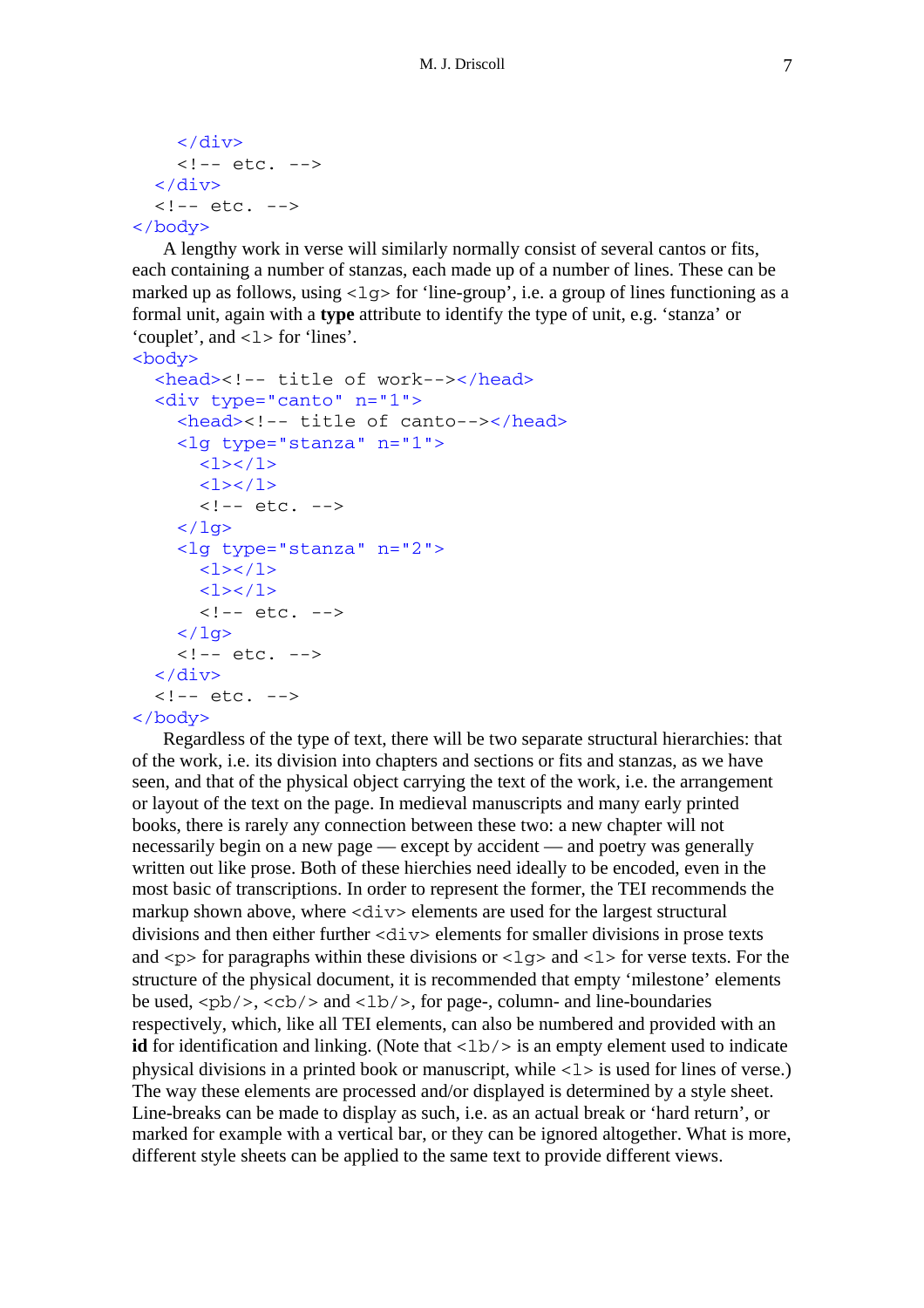### **3. Levels of transcription**

At the very outset the editor or transcriber of a text must usually decide how much of the information in the original document is to be included (or otherwise noted) in his or her transcription. W. W. Gregg's distinction between, on the one hand, 'substantives', the 'actual words' of the text, and, on the other, 'accidentals', the 'surface features' of the text such as spelling, punctuation, word division etc., is well established (originally set out in 'The Rationale of Copy-Text', *Studies in Bibliography* III (1950-51), pp. 19-36). The editor's choice is by no means simple, however, as there is a great range of such features which may or may not be included in any transcription, particularly when one is working with manuscript materials or early printed books. At one end of the spectrum, there are transcriptions which may be called strictly diplomatic, in which every feature of the original document which may reasonably be reproduced in print is retained. These features include not only spelling and punctuation, but also capitalisation, word division and variant letter forms. The layout of the page is also retained, in terms of line-division, large initials etc. Abbreviations will not be expanded, and, in strictly diplomatic transcriptions, apparent slips of the pen will remain uncorrected. Such editions are often so close to the originals as to be all but unreadable for those unfamiliar with early palaeographical or typographical conventions, or in any case no easier to read than the originals. At the opposite end we have fully modernised transcriptions, where the substantives are retained but everything else is brought up to date. In between these two extremes a number of levels may be distinguished — 'semi-diplomatic', 'semi-normalised' etc. — depending on how these original features are dealt with. Practice varies greatly, however, and in some editorial traditions it may be common to normalise or regularise some features while retaining others.

**3.1 Variant letter forms.** Variant letter forms — high and round s, for example — are often distinguished in transcriptions of manuscripts and early printed materials. Ligatures in the text — those which are the result of scribal economy rather than representing separate phonemes — may also be retained or their presence otherwise noted in a strictly diplomatic transcription. Texts which are semi-diplomatic or seminormalised will in general distinguish only between variant letter forms which are felt to have a basis in phonology distinctions, which the two forms of /s/, for example, normally do not. For statistical purposes, however, it may be desirable to register such palaeographical or typographical distinctions, even if one does not intend to display them.

Variant letter forms, and indeed any 'exotic' (read non-English) characters, can be represented using entity references, which may be given as a numeric entity reference, using either decimal or hexadecimal notation, in the Universal Character Set developed by the Unicode Consortium, or using a standardised name, which is then defined (in the DOCTYPE declaration subset) with reference to the Unicode standard. If one wished to distinguish between different allographs of a single letter or other palaeographical features for purposes of statistical analysis, one could define one's own entity references for this purpose, &a1;, &a2; and so on.

A TEI workgroup is currently reviewing the Writing System Declaration and related constructs and recommendations within the TEI Guidelines (Chapters 4 and 25) and will produce recommendations for an entirely new system for dealing with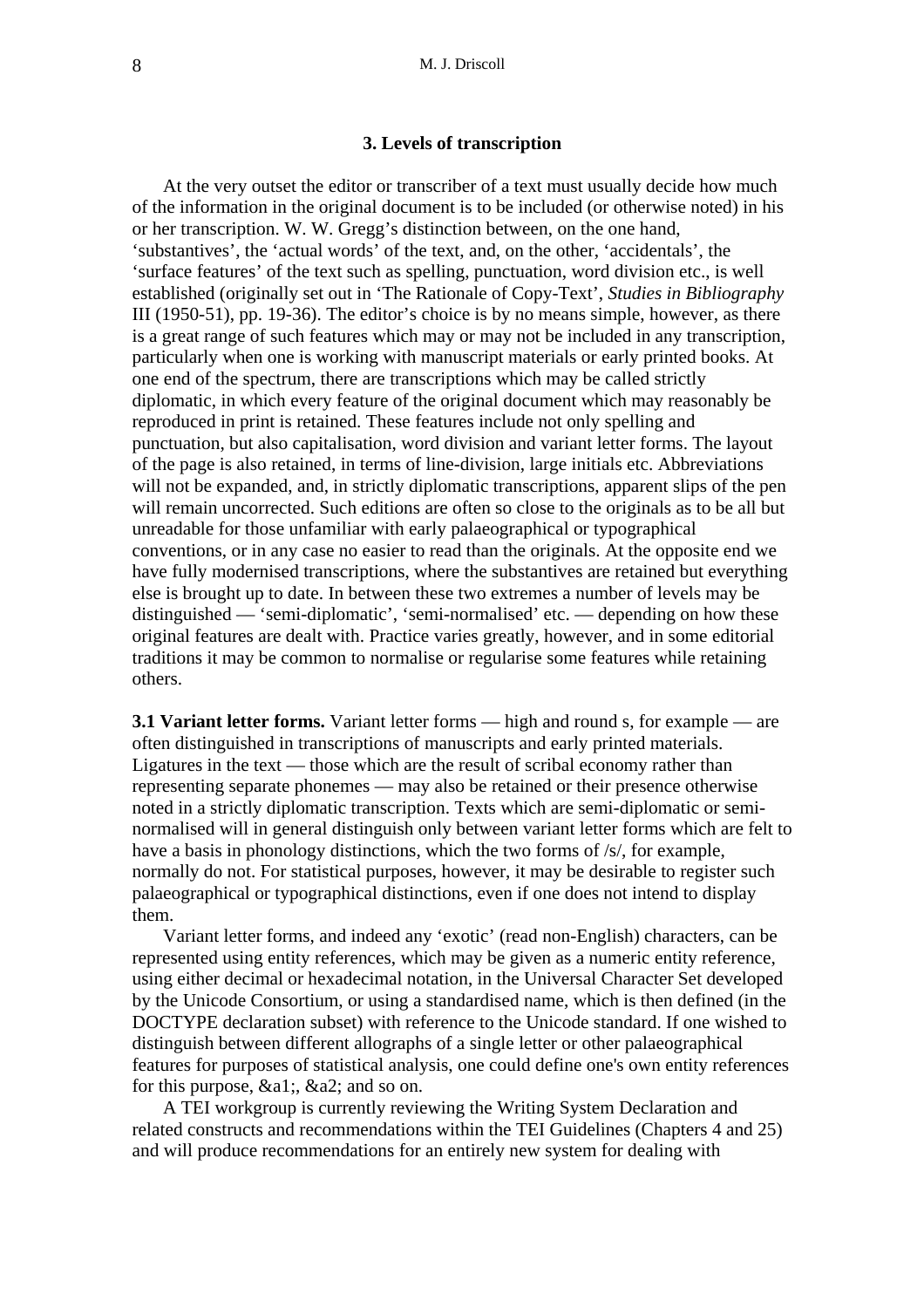languages and writing systems to be incorporated into P5. One significant change will be that it will be possible to declare languages and writings systems independently, which has not previously been the case, there having been an erroneous assumption that a single language will only ever be written in a single script; one need look no further than Serbian to see an example of one that regularly makes use of two.

**3.2. Abbreviations.** The use of abbreviations is a characteristic feature of most medieval western manuscript traditions. In all but the strictest diplomatic transcriptions it is common practice to expand abbreviations as an aid to the reader. When a word or phrase is abbreviated a number of letters is suppressed and the expansion of the abbreviation thus involves supplying these letters. The letters so supplied are frequently marked in some way, printed in italic or given in brackets, for example, but even in transcriptions which are otherwise fairly diplomatic abbreviations may be expanded silently.

Abbreviations and their expansions can be marked up using either the  $\langle \text{abbr} \rangle$  or the <expan> element. A transcription striving to be as 'neutral' as possible might give the unexpanded abbreviation, tagged  $\langle$  abbr>, as in the following example, where the Icelandic word *hann* ('he') is indicated by the letter h with a bar or stroke through the ascender (here indicated by the &bar; entity):

h<abbr>&bar;</abbr>

One could also use the expanded form, tagged <expan>:

h<expan>ann</expan>

In theory, it doesn't matter which is used, since  $\langle \text{abbr} \rangle$  and  $\langle \text{expan} \rangle$  are so-called 'Janus' tags, meaning that each can also serve as an attribute of the other, as shown here:

h<expan abbr="&bar;">ann</expan>

Alternatively, one can provide both, and allow the style sheet to determine which is to be displayed:

h<abbr>&bar;</abbr><expan>ann</expan>

This last method is in keeping with recommendations to be made in P5, where the use of attributes the content of which is CDATA is to be deprecated, as will be discussed below.

It is customary to divide abbreviations into four types, seen from the point of view of the means through which the abbreviation is achieved:

- 1. Suspension, where only the first letter or letters of a word are written, generally followed (and frequently also preceded) by a point or with a superscript stroke.
- 2. Contraction, where the first and last letters are written, normally also with a superscript stroke, or, less commonly, a point or points.
- 3. Special signs or brevigraphs, such as the Tironian *nota*, used for 'et' in Latin and in the vernacular languages in the same sense.
- 4. Superscript letters, a superscript vowel normally representing that vowel preceded by *r* or *v*, while a superscript consonant represents that consonant preceded by *a*.

One fundamental question, to which there appears to be no simple answer, is what, exactly, is 'the abbreviation'? Is it the mark, sign or letter that indicates that something has been suppressed, or is it the entire word? And similarly, is 'the expansion' only the letters which have been suppressed and have therefore been supplied by the transcriber, or is it, again, the whole word? Given that there is a clear distinction between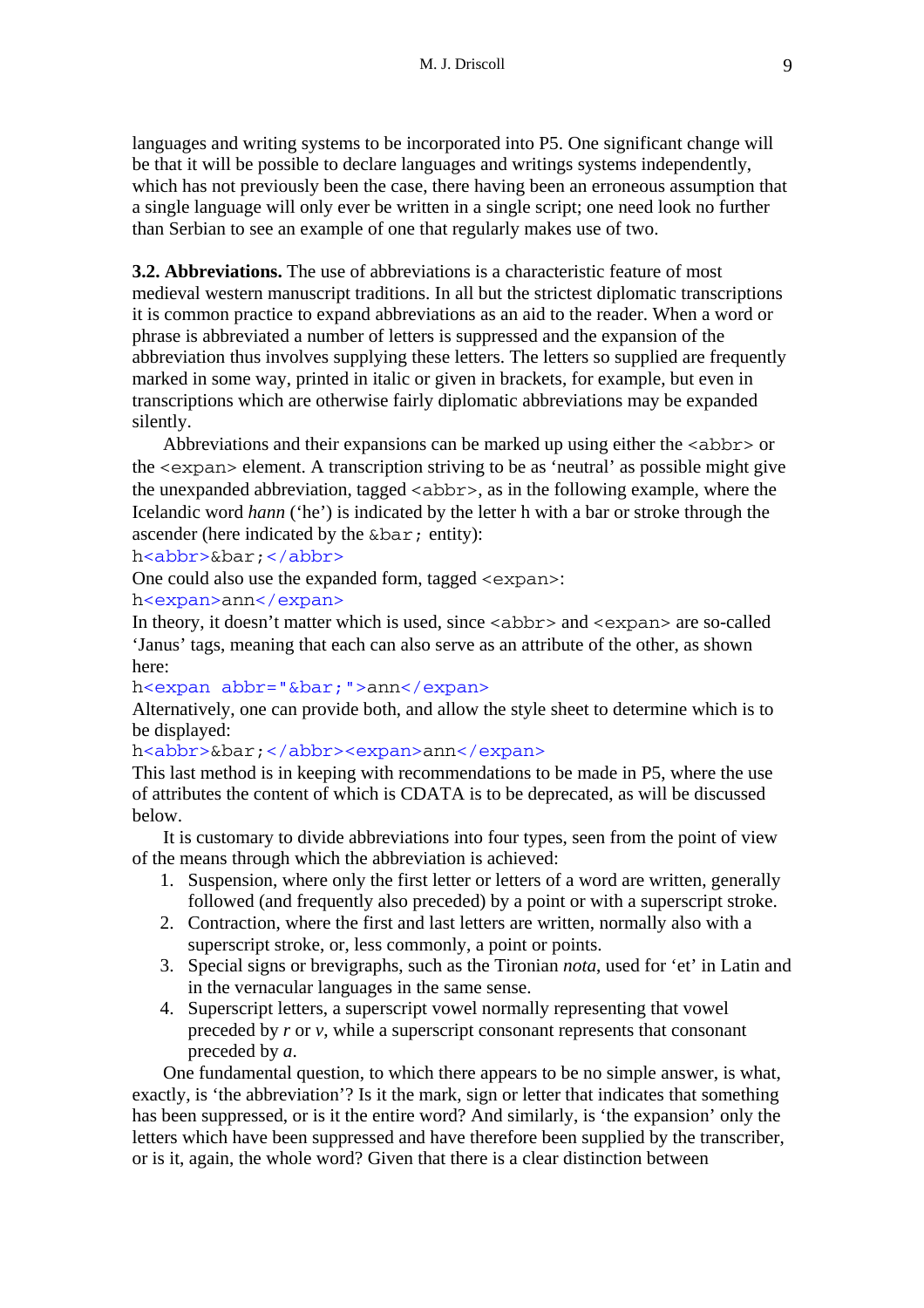abbreviations with a lexical reference, i.e. those which indicate that something has been omitted, without suggesting what that something may be (suspensions, contractions and some of the brevigraphs), and those with a graphemic reference, and those which always refer to a particular combination of graphemes, regardless of the lexical item in which they occur (superscript letters and signs and the remainder of the brevigraphs), the most reasonable answer would appear to be that it is both. It strikes one as counterintuitive to treat abbreviations with a lexical reference on anything other than the wholeword level, and equally so those with a graphemic reference in any other way, especially in cases where there are more than one abbreviation within a single word; treating such abbreviations on a whole-word basis would blur the connection between the abbreviation sign and its expansion, making certain types of statistical analysis difficult or impossible. One solution would be to distinguish between the different types of abbreviations using the **type** attribute.

**3.3. Additions, deletions and substitutions.** Alterations made to the text, whether by the scribe or in some later hand, can be encoded using  $\langle \text{add} \rangle$  and  $\langle \text{del} \rangle$ ; further information may be given as attribute values. The following is an example of a substitution, taken from the first line of an Icelandic metrical romance, preserved in a manuscript from the very end of the 17th century (1695). The scribe has crossed out the word 'flest' and substituted the word 'nærst', which provides a better rhyme (with 'kærst') without significantly altering the sense. The markup shows how all this information can be registered:

bau knodin Hert, er homa lil vnose

Kätlig e&rrot;u þau kuædin<expan>n</expan> <del type="subst" rend="overstrike">&fins;le&slong;t</del> <add place="margin" hand="scribe"></em>n&aelig;&rrot;&slong;t</add> er koma til ijngis Which can be made to display as follows:

Kätlig eu þau kuædin*n* — left \næ ft/ er koma til ijngis

**3.4. Corrections and emendations.** Obvious scribal errors and omissions — the sorts of things, it is argued, which the scribe himself would have corrected had they been brought to his attention — will normally be corrected by the transcriber. An editor may also want to emend the text on the basis of readings from other witnesses, common sense or artistic inspiration, 'correcting' things in the text which the scribe would presumably not have regarded as in need of correction. These corrections and emendations can be marked in a variety of ways in printed editions; one common way is to place letters or words assumed to have been inadvertently omitted by the scribe in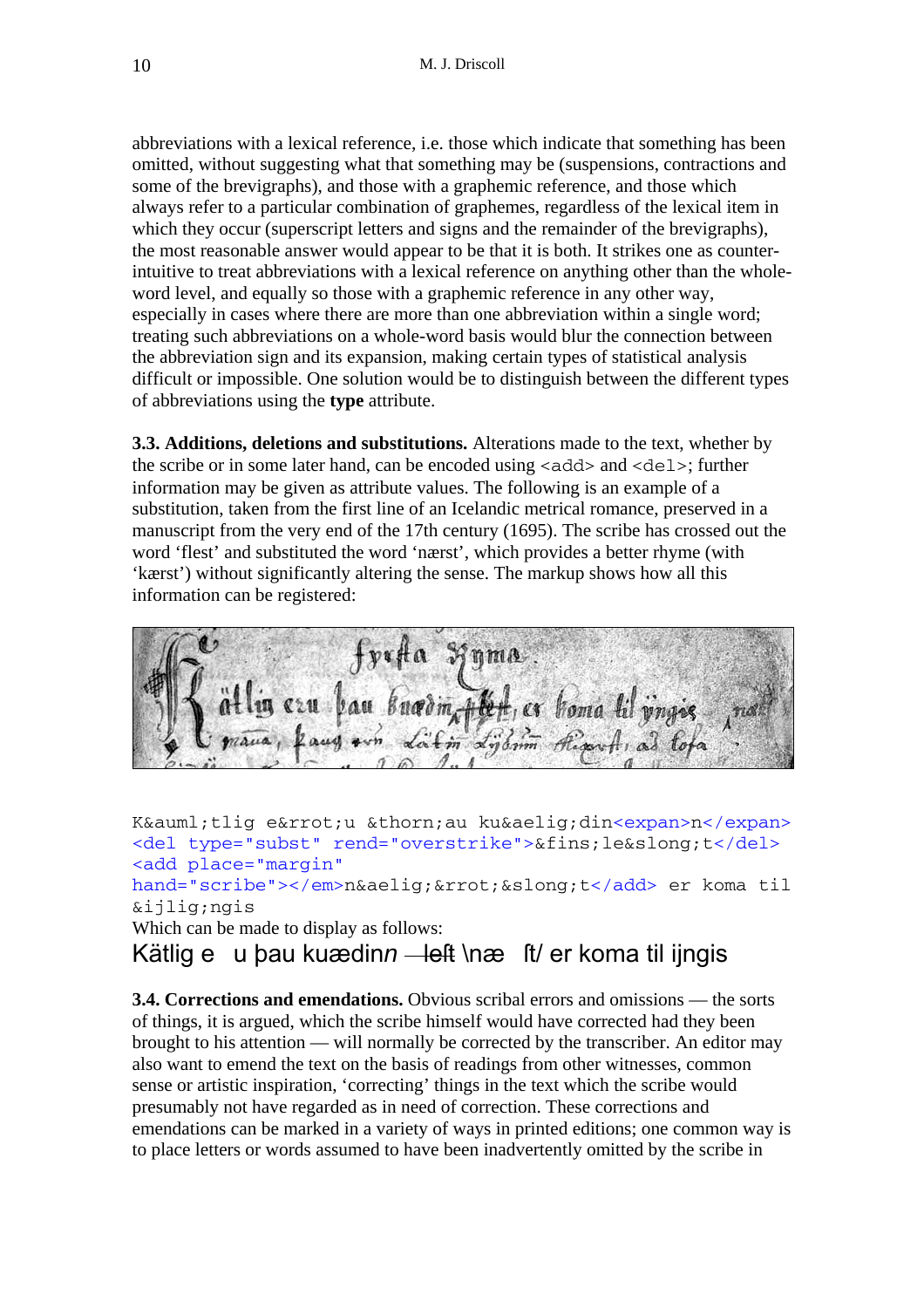angle brackets, while obvious misspellings are corrected and marked with an asterisk, the original form being given in a note. More extensive emendations are normally treated in the notes.

Alterations made to the text by the scribe or in a later hand, as we saw, can be encoded using  $\langle \text{add}\rangle$ , for additions, and  $\langle \text{del}\rangle$ , for deletions, while editorial emendations can be encoded with the  $\langle \text{size}\rangle$  and  $\langle \text{corr}\rangle$  tags. The former pair, it has sometime been argued, could also be used for editorial emendations, on the grounds that there is, in essence, no great gulf between changes made to the text by a scribe or later reader and those made by the transcriber or editor of a scholarly edition, but it must also be said that there is no more fundamental distinction in textual scholarship than between what is physically present in the manuscript and what is not. The act of recording what actually is in the manuscript must therefore remain entirely separate from postulating what ought perhaps to have been there but for one reason or another isn't. The simplest way to maintain this distinction is to employ separate sets of elements for the two.

The elements  $\langle \text{corr} \rangle$  and  $\langle \text{succ} \rangle$  function as mirror images of each other, in the same way as  $\langle$ abbr> and  $\langle$ expan>, and the choice as to which to use is made on the same grounds. In a strict diplomatic transcription, one may wish only to indicate an incorrect or suspicious reading in the manuscript without attempting to correct it, or, in a normalised text, to emend an obvious error without indicating what the original reading was. The two can also be combined, with the one then acting as an attribute of the other.

#### <corr sic="giorit">giorir</corr>

Or, as with  $\langle$  abbr> and  $\langle$  expan $\rangle$ , one may choose to use both side by side: <sic>giorit</sic><corr>giorir</corr> The style sheet can then determine which is to be displayed.

**3.5. Supplied text.** Where a word has been supplied by the editor, the  $\langle$ supplied> tag can be used. It is customary in textual scholarship to distinguish between text now illegible or lost through damage but assumed originally to have been in the manuscript, and text assumed to have been inadvertently omitted by the scribe. This distinction is indicated in the markup through the use of the reason attribute, and can be made to display in different ways (e.g. in angle brackets in the case of the former and square brackets in the case of latter):

### gieck sijdan <supplied reason="omitted">j burt</supplied> qieck sijdan <i burt>

lid<supplied reason="illegible">z</supplied> lid[z]

With  $\leq$ supplied the attribute **resp** can be used to indicate the scholar or previous editor responsible for the conjectural emendation. Where the reading of another witness supports the reconstruction it is also possible to use the **source** attribute: ath & thorn; eir < supplied reason="omitted" source="AM 152 fol., 76ra" resp="NN">mundu</supplied> sundr ganga

The <supplied> element should only be used when the missing text can be reconstructed with some degree of certainty. When such is not the case <gap> should be used instead, with both a **reason** and an **extent** attribute. The extent should be given as the number of characters presumed missing, which can then be made to display as a series of small noughts, as is customary in a printed edition.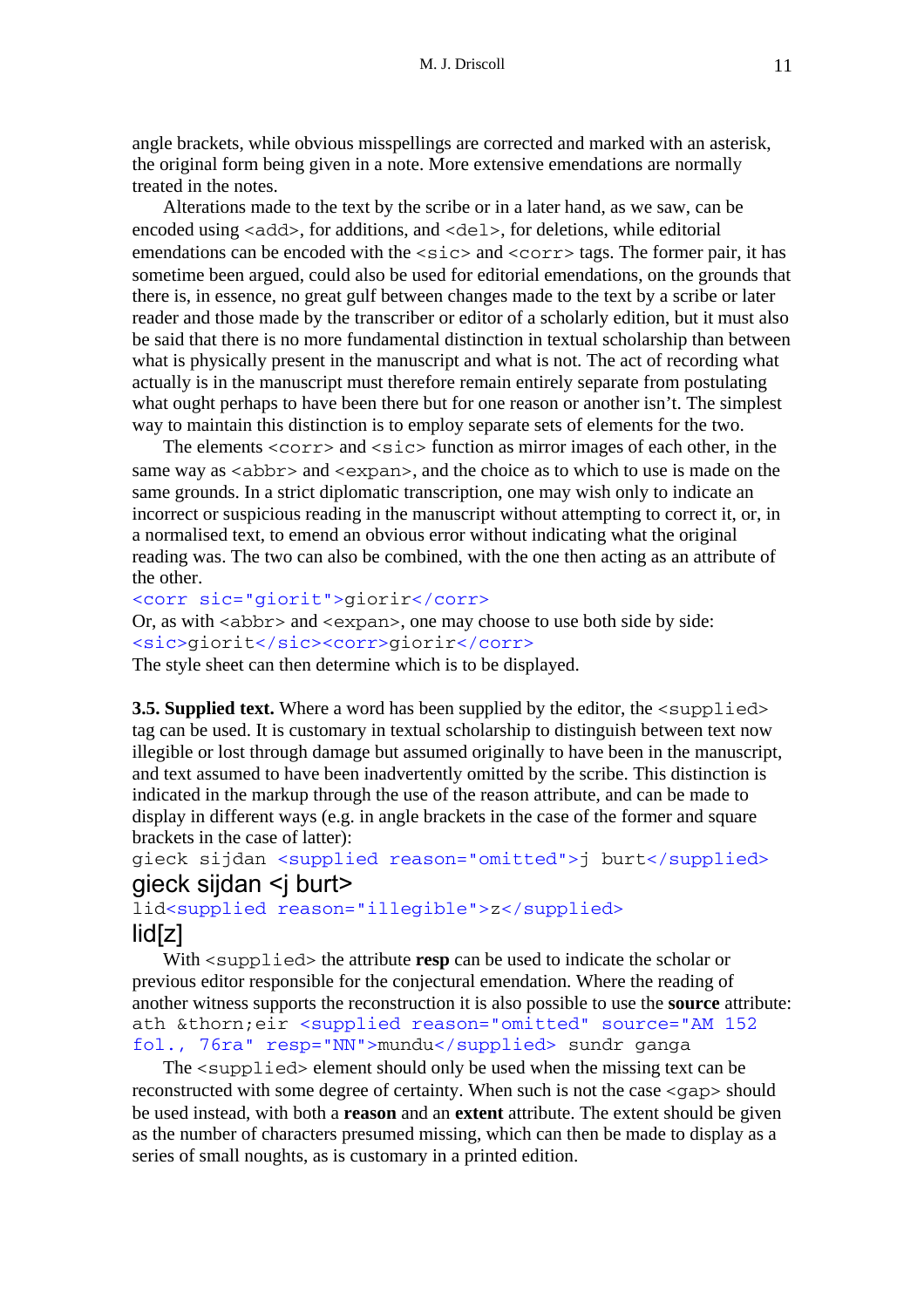**3.6. Normalisation.** Finally, there is the question of normalisation/regularisation. One can use the  $\langle$ reg> element to give regularised forms of variant or archaic spellings, or the <orig> element to indicate that a spelling is archaic or non-standard. As with several other of the elements already mentioned, the two mirror each other, and both allow for both the regularised and unregularised forms to be given, the one as the content of the element, the other as an attribute value, or, as has been said, as two separate elements, i.e. either:

<orig reg="l&iacute; ka&eth; i">lijkadi</orig> or: <reg>l&iacute; ka&eth; i</reg><orig>lijkadi</orig>



### **4. Multi-level markup**

Shown here are eight lines, the beginning of chapter 3, from f. 1v, column b, of the manuscript AM 235 II 4to, an Icelandic vellum of the early 13th century containing a history of the kings of Norway. The text contains numerous abbreviations, a horizontal bar or stroke being used both to represent a suppressed nasal or as a general mark of abbreviation, as well as a number of unusual letter forms, the small capitals n and r (representing geminates), dotless i, insular f, long s and uncial e. There is also a

single error, where the scribe has written the non-sensical 'er' ('is' or the relative 'which') instead of 'en' ('but'). All these features can be registered in the markup, as shown here:

```
<div type="chapter" n="3"><p><orig 
reg="J&oacute;laaptan"><hi rend="3">I</hi>ola 
afta&nscap;</orig> <orig reg="er">er</orig> <name 
type="person"><orig reg="Haraldr">haraldr</orig></name>
<orig reg="sat">&stall;at</orig> <lb n="19"/> <orig 
reg="at">at</orig> <orig reg="mat">mat</orig>. <orig 
reg="þ á ">þ a</orig><orig
reg="kom">co<abbr>&bar;</abbr><expan>m</expan></orig> <name 
type="person"><orig 
reg="Svási">&stall;vá&stall;&idl;</orig></nam
e> <orig reg="fyrir">fvr&idl;r</orig> <lb n="20"/> <orig 
reg="dyrr">d&vdot;&rscap;</orig> <orig reg="ok">oc</orig>
<orig reg="sendi">&stall;end&idl;</orig> <orig 
reg="konungi">k<abbr>&bar;</abbr><expan>onung</expan>&idl;<
/orig> <orig reg="bo&edh;">bo&thorn;</orig> <orig
```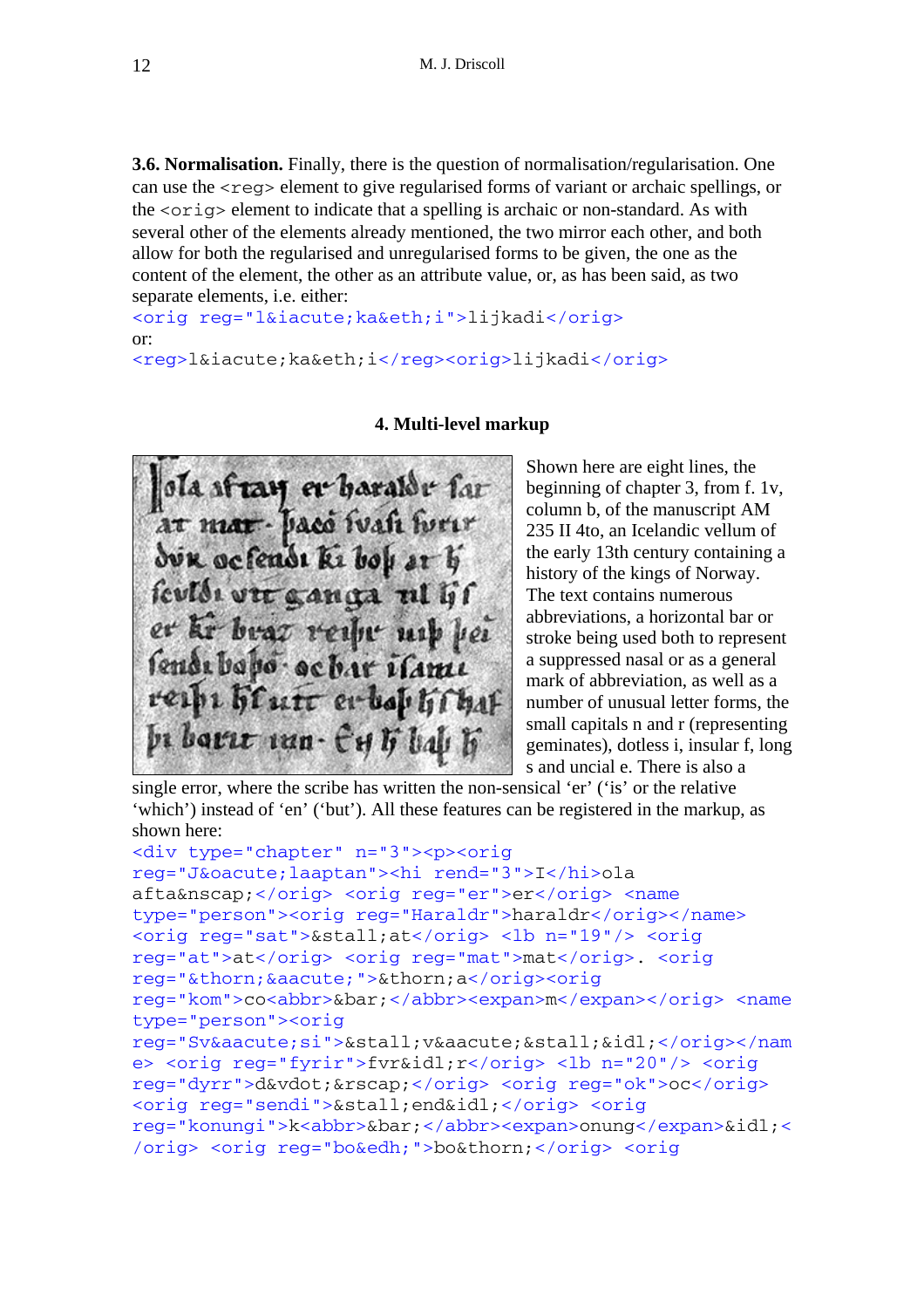```
reg="at">at</orig> <orig 
reg="hann">h<abbr>&bar;</abbr><expan>ann</expan></orig> <lb 
n="21"/> <orig reg="skyldi">&stall;cvld&idl;</orig> <orig 
reg="&uacute;t">&vacute;tt</orig> <orig 
reg="ganga">ganga</orig> <orig reg="til">t&idl;l</orig>
<orig 
reg="hans">h<abbr>&bar;</abbr><expan>an</expan>&stall;</ori
g>. <lb n="22"/> <corr sic="er"><orig 
reg="en">en</orig></corr> <orig 
reg="konungr">k<abbr>&bar;</abbr><expan>onung</expan>r</ori
g> <orig reg="br&aacute;sk">braz</orig> <orig 
reg="rei&edh;r">re&idl;&thorn;r</orig> <orig 
reg="vi&edh;">u&idl;&thorn;</orig> <orig 
reg="&thorn;eim">&thorn;e&idl;<abbr>&bar;</abbr><expan>m</e
xpan></orig> <lb n="23"/> <orig 
reg="sendibo&edh;um">&stall;end&idl; 
bo&thorn;o<abbr>&bar;</abbr><expan>m</expan></orig>. <orig 
reg="ok">oc</orig> <orig reg="bar">bar</orig> <orig 
reg="inn">&idl;<abbr>&bar;</abbr><expan>nn</expan></orig>
<orig reg="sami">&stall;am&idl;</orig> <lb n="24"/> <orig 
reg="rei&edh;i">re&idl;&thorn;&idl;</orig> <orig 
reg="hans">h<abbr>&bar;</abbr><expan>an</expan>&stall;</ori
g> <orig reg="&uacute;t">&uacute;tt</orig> <orig
reg="er">er</orig> <orig reg="bo&edh;">bo&thorn;</orig>
<orig 
reg="hans">h<abbr>&bar;</abbr><expan>an</expan>&stall;</ori
g> <orig reg="haf&edh;i">ha&fins;<lb 
n="25"/>þ &idl; </orig> <orig
reg="borit">bor&idl;t</orig> <orig 
reg="inn">&idl;nn</orig>. <orig 
reg="En">&eunc;&nscap;</orig> <orig 
reg="hann">h<abbr>&bar;</abbr><expan>ann</expan></orig>
<orig reg="ba&edh;">ba&thorn;</orig> <orig 
reg="hann">h<abbr>&bar;</abbr><expan>ann</expan></orig><!-- 
rest of chapter --></p></div>
```
Using different style sheets, one can display the text in a variety of ways, from a strictly diplomatic text, retaining the line-breaks, variant letter forms, unexpanded abbreviations, and so on of the original:

Iola aftaɴ er haraldr ſat at mat. þaco Íváli fyrir dvR oc fendi kī bob at h ſcvldı vtt ganga tıl h̄ſ. er k̄r braz reıþr uıþ þeı̄ fendı bobo. oc bar ilamı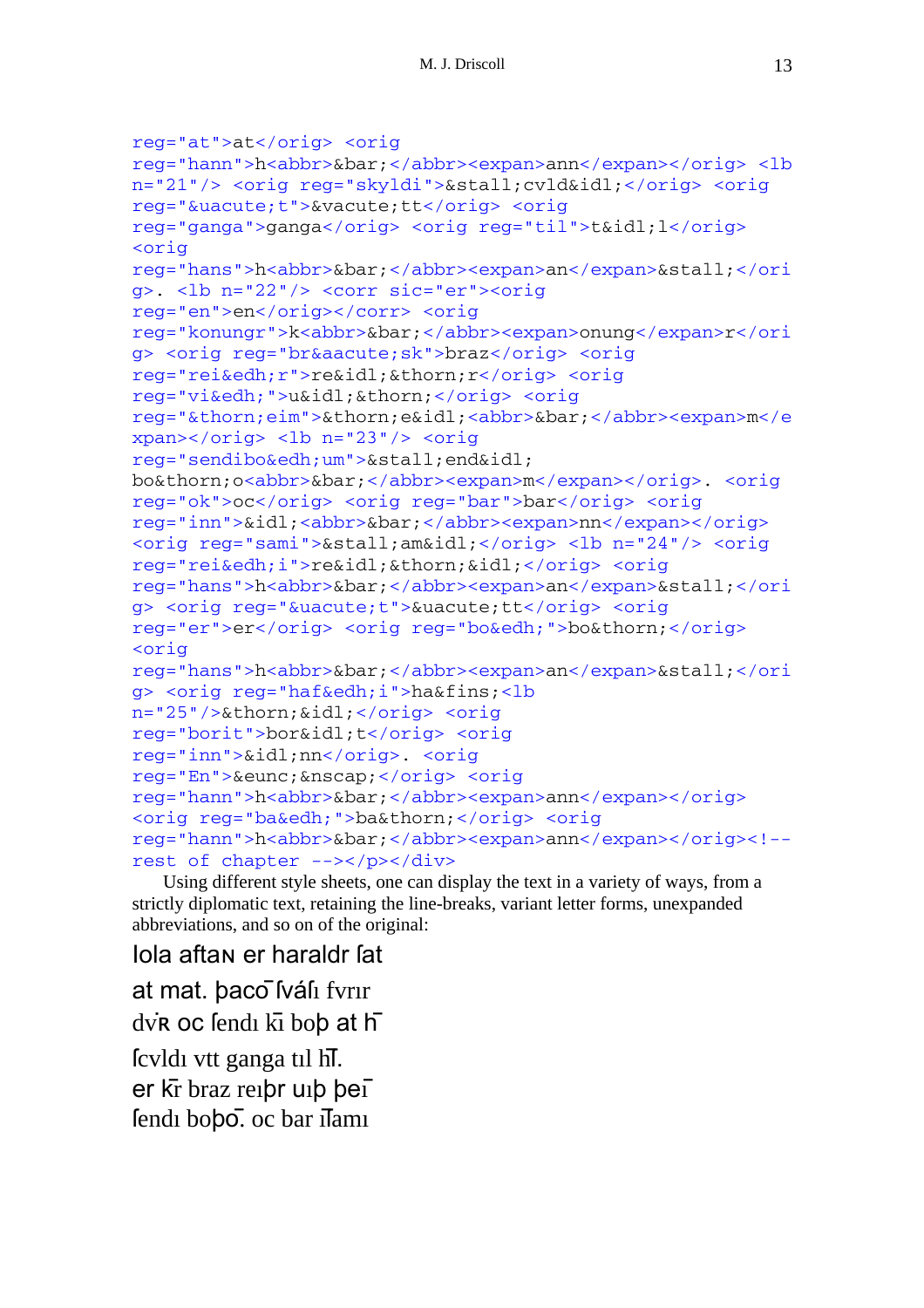### reiþi hī útt er boþ hī ha þı borıt ınn. Ɛɴ h̄ baþ h̄

to a semi-diplomatic text, where the abbreviations have been expanded and the expansions displayed in italic and the obvious error has been corrected:

## Iola aftaɴ er haraldr ſat

at mat. þaco*m* ſváſı fvrır

dv̇ʀ oc ſendı k*onung*ı boþ at h*ann*

ſcvldı vtt ganga tıl h*an*ſ.

\*en k*onung*r braz reıþr uıþ þeı*m*

ſendı boþo*m*. oc bar ı*nn*ſamı

reıþı h*an*ſ útt er boþ h*an*ſ ha

### þı borıt ınn. Ɛɴ h*ann* baþ h*ann*

to a semi-normalised text, where abbreviations are expanded silently, the line breaks are not retained, most variant letter forms have been replaced and names, which were tagged using the <name> element, have been capitalised:

# Iola aftaɴ er Haraldr sat at mat. þacom Svási fvrir dv̇ʀ oc sendi konungi boþ at hann scvldi vtt ganga til hans. \*en konungr braz reiþr uiþ þeim sendi boþom. oc bar innsami reiþi hans útt er boþ hans hafþi borit inn. Ɛɴ hann baþ hann

and, finally, to a fully normalised text, where the spelling, punctuation, capitalisation, word division and so on have all been regularised, by taking the values of the **reg** attribute:

## Jólaaptan, er Haraldr sat at mat, þá kom Svási fyrir dyrr ok sendi konungi boð at hann skyldi út ganga til hans, en konungr brásk reiðr við þeim sendiboðum, ok bar inn sami reiði hans út er boð hans hafði borit inn. En hann bað hann

But this is only the beginning. The TEI also provides mechanisms for associating any kind of semantic or syntactic analysis and interpretation which an encoder might wish to attach to all or part of a text, including familiar linguistic categorisations such as 'clause', 'morpheme', 'part-of-speech' etc., as well as characterisations of narrative structure, such as 'theme'.

### **5. Changes in P5**

As was mentioned, there are some major changes to be expected in the next version of the TEI Guidelines, P5, some, but by no means all, a result of the move from DTDs to schemas.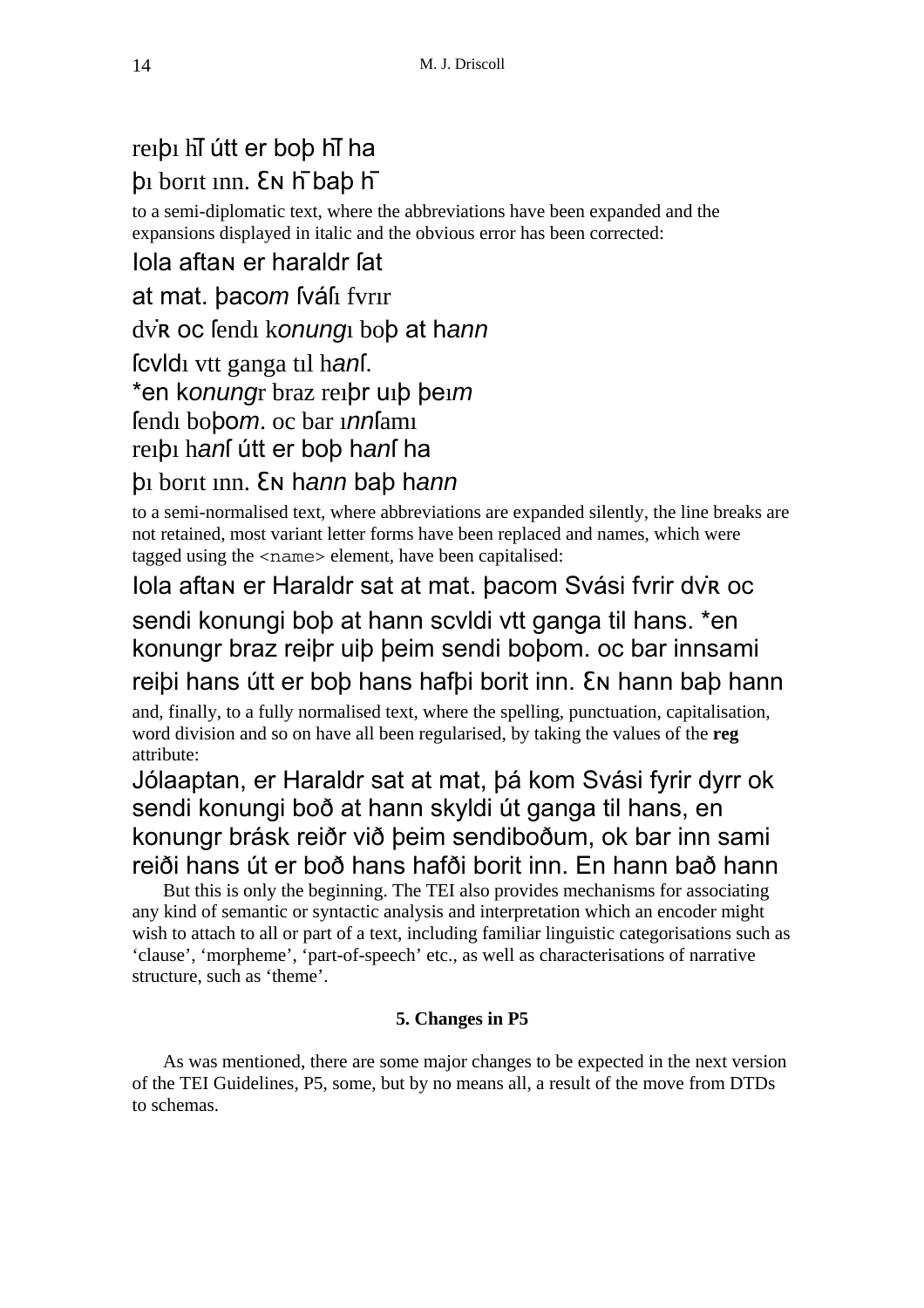**5.1. The ODD format.** One of the more interesting of these is the ODD format, originally developed for internal use as a means of generating the TEI Guidelines (ODD stands for 'One Document Does it all') but now revamped as an XML implementation which can be used for the documentation of XML elements and element classes and also used in the automatic generation of schemas or DTDs conforming to that documentation; Relax NG XML and DTD are generatable direct from the P5 source, while W3C Schema and Relax NG compact syntax are generated by post-processing using Roma, the new replacement for the TEI 'Pizza Chef', which generated SGML (and later XML) DTDs. It is primarily intended for use by those wishing to customise or modify the TEI Guidelines in a conformant manner, but may also be used for the documentation of any comparable encoding scheme.

One result of the move to schema language and the new ODD system is that it will be possible to produce localised versions of the TEI in different languages. This will involve the automatic translation of element and attribute names (and values) from one language to another in any document instance, in the DTD or schema and in the documentation itself.

**5.2. Attribute values.** It has already been mentioned that the intention is to deprecate — or indeed ban altogether — attribute values with a content of CDATA, either replacing them with tokens, i.e. a fixed number of possibilities, or by employing separate elements. One immediate advantage of this would be in cases where markup, which is not allowed in atribute values, is required in the alternative views.

We have already seen examples of so-called 'Janus' elements (Janus, the Roman god of doors, was often depicted as having two faces, and could look both backwards and forwards) such as  $\langle$ abbr> and  $\langle$ expan>,  $\langle$ sic> and  $\langle$ corr> and  $\langle$ orig> and  $\langle$ reg>, where the one can also function as an attribute of the other: h<expan abbr="&bar;">ann</expan>

Instead of this, since the content of the **abbr** attribute is theoretically infinite, and may need to contain markup, one would be obliged to used separate elements: h<abbr>&bar;</abbr><expan>ann</expan>

Doing so, however, breaks a long-standing — but unwritten — rule of textencoding, which views markup as something one adds to the text, such that if the markup is removed one should be left with what one started with, something that makes sense. Removing the markup from the example shown here would leave one with two views of the same word side by side. Partially for this reason, but principally to make explicit the notion that these are alternatives, a new grouping element, tentatively called <choice>, has been proposed:

h<choice><abbr>&bar;</abbr><expan>ann</expan></choice>

One could also wrap the entire word within <choice> tags, which would allow for further possibilites. Where choices are available within choices, the  $\langle$ choice $\rangle$ element could nest:

```
<choice> 
   <orig> 
     <choice> 
        <abbr>h&bar;</abbr> 
        <expan>hann</expan> 
     </choice> 
   </orig>
```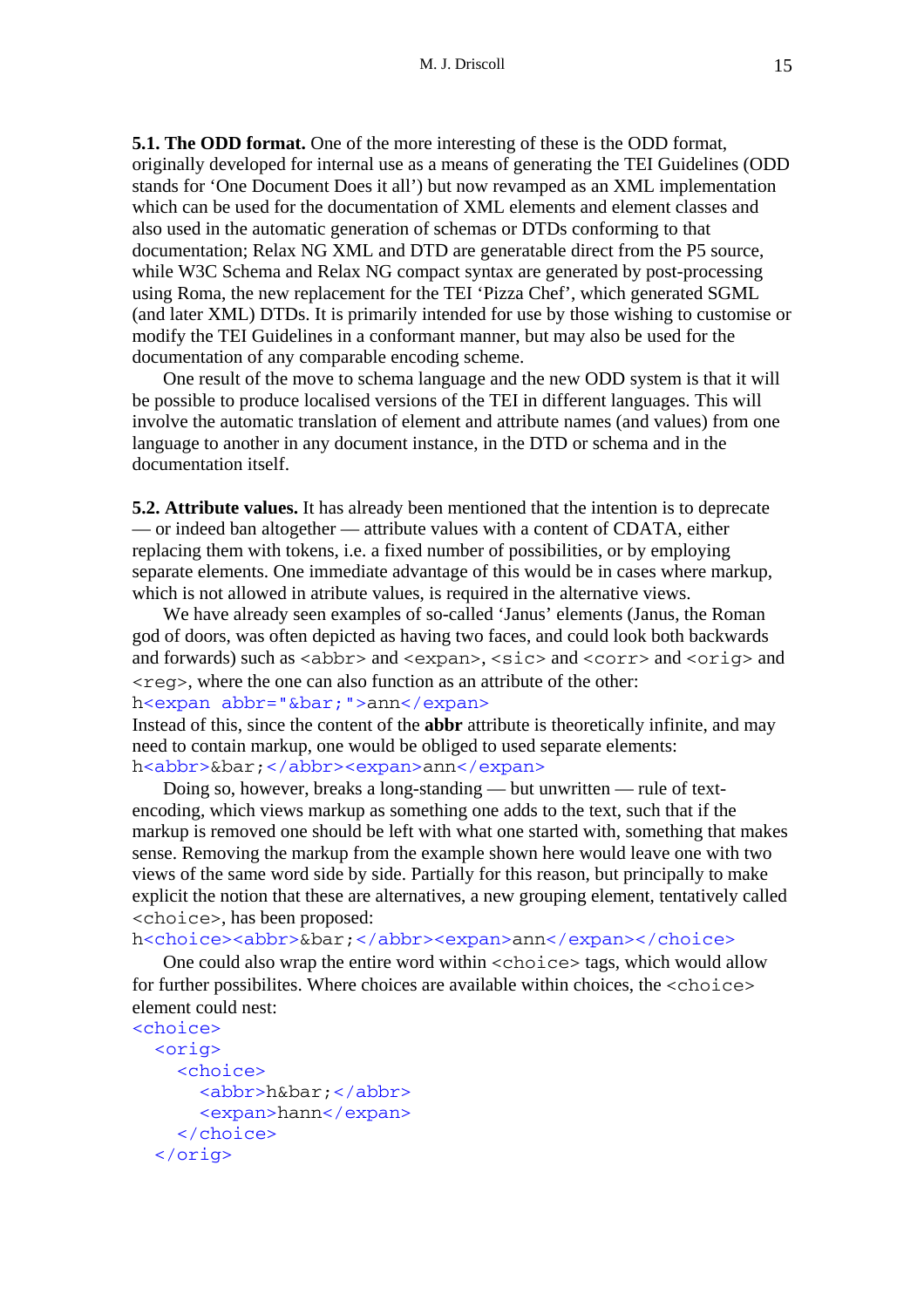#### <reg>hann</reg> </choice>

**5.3. Manuscript description.** P5 will contain a major new chapter on manuscript description, based chiefly on the work of the TEI Medieval Manuscript Description Work Group, headed by Consuelo Dutschke and Ambrogio Piazzoni, and MASTER (Manuscript Access through Standards for Electronic Records), an EU-funded project headed by Peter Robinson, but with significant input also from the Repertorium of Old Bulgarian Literature and Letters project, based in Sofia and Pittsburg (http://clover.slavic.pitt.edu/~repertorium/).

The chapter defines a set of special purpose elements which can be used to provide detailed descriptive information about any kind of ancient inscribed artifact. Although originally developed with the needs of manuscript scholars working in the European tradition, the scheme is general enough that it can also be extended to other kinds of material and other traditions.

The <msDescription> element is the framing element into which the manuscript description is put. This will normally appear within the <sourceDescription> element of the header of a TEI conformant document, where the document being encoded is a digital representation of some manuscript original, whether as a transcription, as a collection of digital images or as a combination of the two. However, in cases where the document being encoded is essentially a collection of manuscript descriptions, the <msDescription> element may be used in the same way as the bibliographic elements, i.e. within the listBibl element.

Within the <msDescription> comes a required <msIdentifier> element, which groups information identifying the manuscrip, its location, holding institution and shelfmark, followed by an optional <head>, which can be used to provide in a brief, unstructured way information on contents, date and place of origin, and the language or languages of the manuscript. These are then followed either by one or more paragraphs, for those engaged for example in retrospective conversion of existing catalogues into machine readable form, who may not want (or have the option of) more structured data, or one or more of the following specialised elements:

- <msContents>, which contains an itemised list of the intellectual content of the manuscript, with transcriptions of rubrics, incipits, explicits etc, as well as primary bibliographic references
- $\langle$  >  $\rangle$   $\langle$  >  $\rangle$   $\langle$   $\rangle$   $\langle$   $\rangle$   $\langle$   $\rangle$   $\langle$   $\rangle$   $\langle$   $\rangle$   $\langle$   $\rangle$   $\langle$   $\rangle$   $\langle$   $\rangle$   $\langle$   $\rangle$   $\langle$   $\rangle$   $\langle$   $\rangle$   $\langle$   $\rangle$   $\langle$   $\rangle$   $\langle$   $\rangle$   $\langle$   $\rangle$   $\langle$   $\rangle$   $\langle$   $\rangle$   $\langle$   $\rangle$   $\langle$   $\rangle$   $\langle$  manuscript, its material, size, format, script, decoration, binding, marginalia etc.
- $\leq$  history  $\geq$ , which provides information on the history of the manuscript, its origin, provenance and acquisition by its holding institution
- <additional>, groups other information about the manuscript, in particular, administrative information relating to its availability, custodial history, surrogates etc.
- <msPart>, which contains in essence a nested <msDescription>, in cases of composite manuscripts now regarded as constituting a single unit but made up of two or more parts which were originally physically distinct.

Within each of these elements a number of sub-elements is available; <msContents>, for example, will normally consist of one or more <msItem> elements, each in turn containing specific elements for  $\langle \text{rubric}\rangle$ ,  $\langle \text{incipit}\rangle$ ,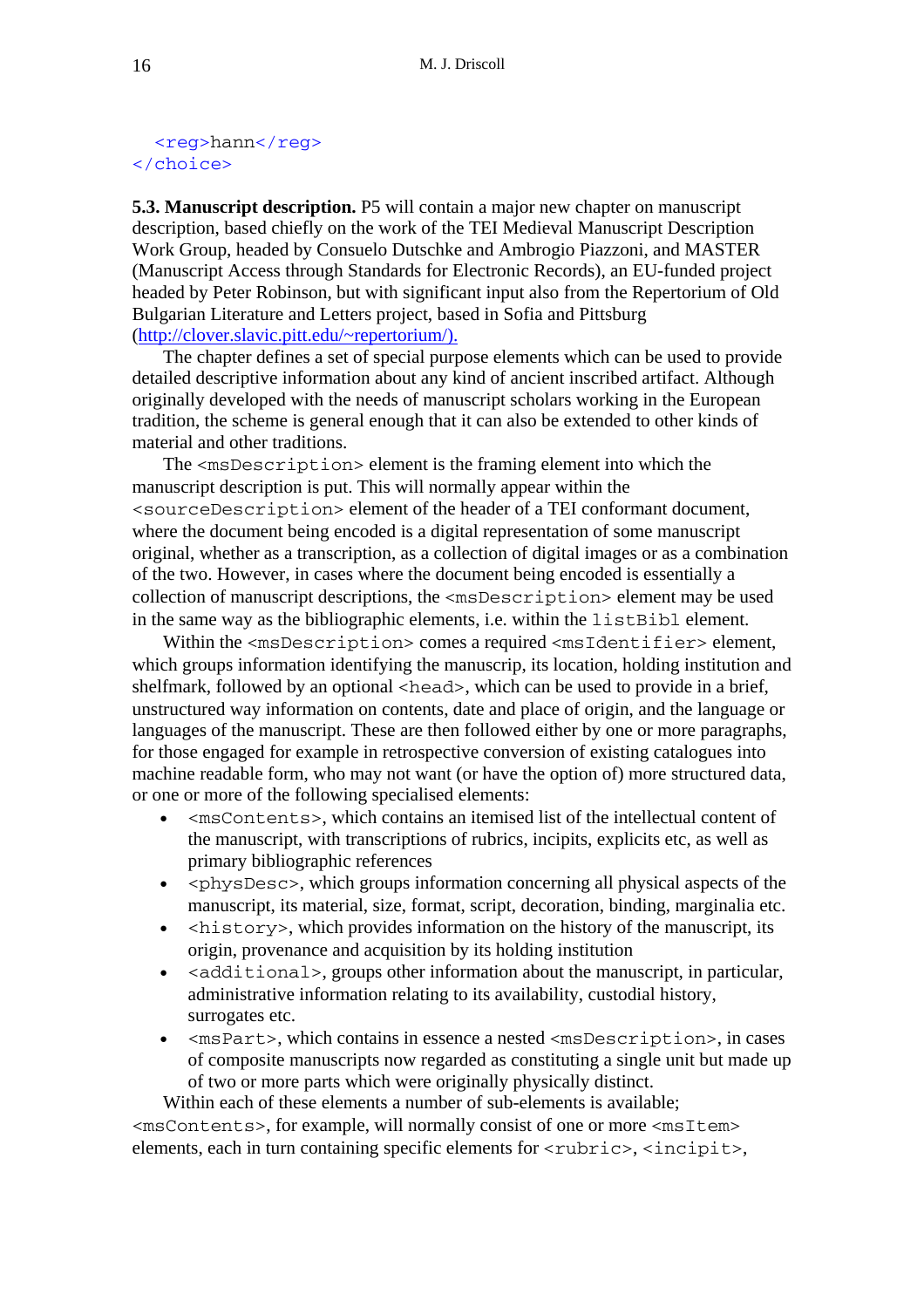<explicit> and <colophon>, as well as the standard TEI elements <author>,  $\le$ title> and  $\le$ bibl> for bibliographic references. As with  $\le$ msDescription> itself, however, the contents of these first-level and second-level elements need not be this structured, since there is also the option of using paragraphs.

**5.4. Names.** One of the innovations of the MASTER project was a way of centralising and cross-referencing information about persons by defining <person> and <listPerson> elements, based on the existing <partic> and <particDesc> elements available in the Corpora module for participants in a transcribed text, such as a conversation, which allowed for a number of so-called 'demographic' subelements, such as <br/>birth>, <occupation> and <residence>, to which several more were added, e.g. <death>, along with attributes indicating such features as gender and role. This system will become not just part of the new Manuscript Description module, but will be made available throughout the TEI. According to the system, all names are tagged as such using the  $\leq$ name $\geq$  element, with a type attribute to indicate whether they are the names of persons or places, and key attribute the value of which refers to more detailed information provided in <listPerson> and <listPlace> elements within the <profileDesc> element in the TEI header.

The advantage of treating personal names in this way should be readily apparent. Each person is uniquely identified with an ID, to which all individual instances of that person's name then refer, whatever form those instances take. This solves the problem not only of variant spellings but also in cases where, for example, a medieval author is known by a standard Latin, Greek or Old Church Slavonic name and any number of vernacular forms, many or indeed all of which may have claims to 'authenticity'. In order to ensure uniformity, the method generally employed in the library world has been to accept the form found in some authority file, for example that of the American Library of Congress, as the 'base' or 'neutral' form. Feelings can run high on this matter, however, and people are frequently reluctant to accept as 'neutral' an overtly 'foreign' form of the name of some local saint or hero. Within the <person> tag any number of variant forms of a name can be given, with no prioritisation, and hence, less likelihood of offense.

### **6. Conclusion**

The TEI has established itself as the *de facto* standard for the electronic encoding of literary and linguistic texts. The changes to be introduced in *P5* will only increase its robustness and flexibility and should thus ensure that it remains so for the forseeable future.